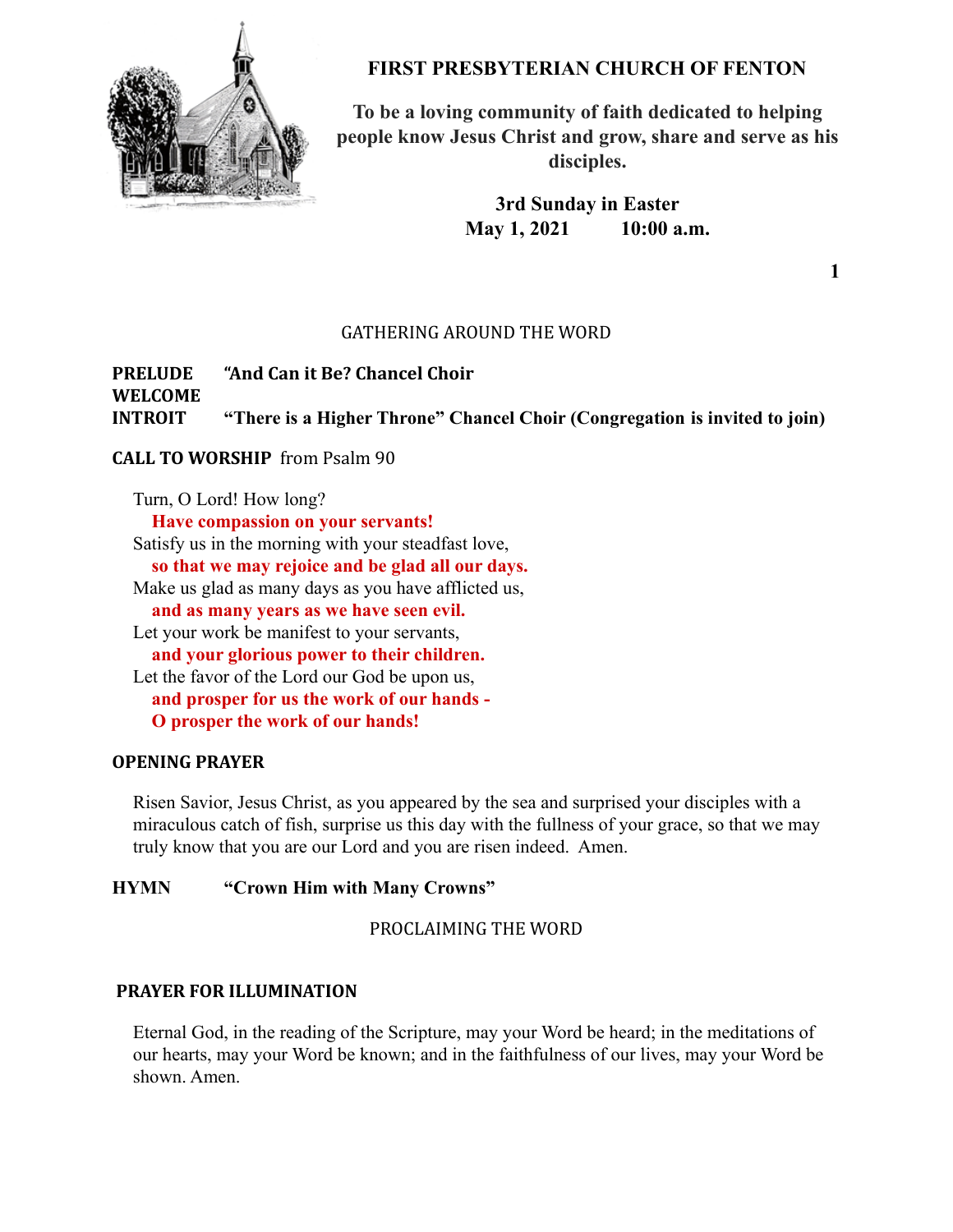#### **OLD TESTAMENT LESSON**: Isaiah 61:1-3

The spirit of the Lord God is upon me, because the Lord has anointed me;

- he has sent me to bring good news to the oppressed, to bind up the brokenhearted,
- to proclaim liberty to the captives, and release to the prisoners;
- to proclaim the year of the Lord's favor, and the day of vengeance of our God; to comfort all who mourn;

to provide for those who mourn in Zion-

to give them a garland instead of ashes,

the oil of gladness instead of mourning,

the mantle of praise instead of a faint spirit.

They will be called oaks of righteousness, the planting of the Lord, to display his glory.

## **ANTHEM "And Can it Be?" Handbells Choir**

**NEW TESTAMENT LESSON:** Acts 11:19-26; Acts 13:1-3

**19** Now those who were scattered because of the persecution that took place over Stephen traveled as far as Phoenicia, Cyprus, and Antioch, and they spoke the word to no one except Jews. **20** But among them were some men of Cyprus and Cyrene who, on coming to Antioch, spoke to the Hellenists also, proclaiming the Lord Jesus. **21** The hand of the Lord was with them, and a great number became believers and turned to the Lord. **22** News of this came to the ears of the church in Jerusalem, and they sent Barnabas to Antioch. **23** When he came and saw the grace of God, he rejoiced, and he exhorted them all to remain faithful to the Lord with steadfast devotion; **24** for he was a good man, full of the Holy Spirit and of faith. And a great many people were brought to the Lord. **25** Then Barnabas went to Tarsus to look for Saul, **26** and when he had found him, he brought him to Antioch. So it was that for an entire year they met with the church and taught a great many people, and it was in Antioch that the disciples were first called "Christians."

\_\_\_\_\_\_

**SERMON** Dealing with Identity: Antioch

**<sup>13</sup>** Now in the church at Antioch there were prophets and teachers: Barnabas, Simeon who was called Niger, Lucius of Cyrene, Manaen a member of the court of Herod the ruler, and Saul. **2** While they were worshiping the Lord and fasting, the Holy Spirit said, "Set apart for me Barnabas and Saul for the work to which I have called them." **3** Then after fasting and praying they laid their hands on them and sent them off.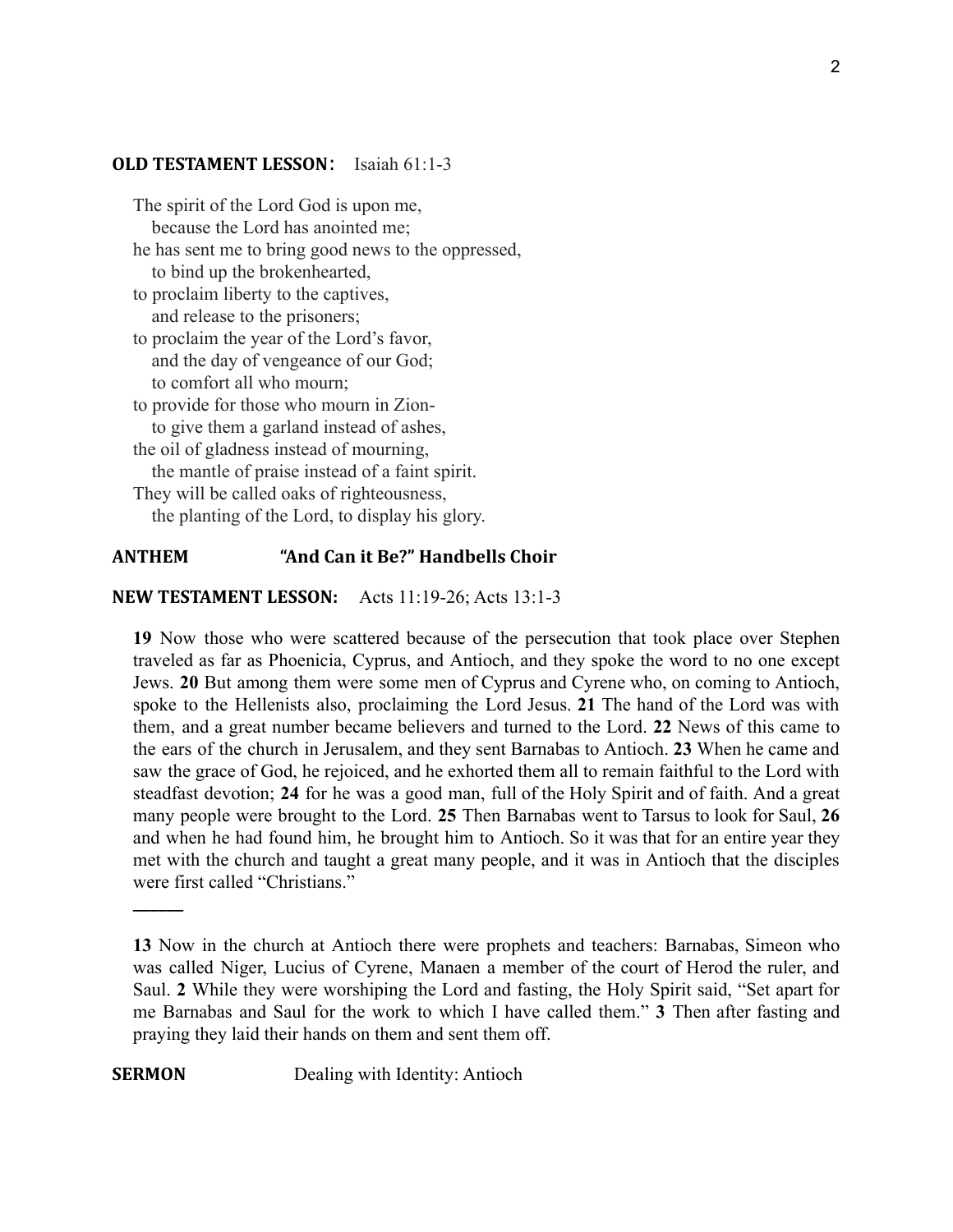## RESPONDING TO THE WORD

#### **A MOMENT FOR REFLECTION**

Do people like being called Christian? How do we express to our neighborhood what a Christian is?

## **WITNESS TO GOD'S GOODNESS** Mark Gram

## **OFFERING**

Because we love our Lord Jesus Christ, we should feed his lambs and tend his sheep. We can best do this by nurturing faith in community and financially contributing to the work of the church. Let us consider together what God is calling us to give toward the ministries of this place.

*(If you would like a written prayer request included in our prayers today, please indicate that and an usher will collect them) (Financial Offerings can be placed in dropbox located in the New Narthex)*

## **PRAYER OF DEDICATION**

We thank you, Father in Heaven, of the many blessings that you have poured out among us. We give because we are confident of your goodness. Grant that our gifts are used competently to share with others your goodness. Amen.

**OFFERTORY "Put Your Hand in the Hand" Jeanne Cupp**

## **DOXOLOGY**

*Praise God, from whom all blessings flow; Praise God, all creatures here below; Praise God above, ye heavenly host; Praise Father, Son, and Holy Ghost. Amen.*

## **INVITATION TO THE TABLE**

The Risen Christ still surprises us with his presence, inviting us to follow him, to come and eat with him; calling us to love him and feed the sheep of his flock. It is at this table that each of us have an invitation. Not because we have earned it or deserve it, but because of Jesus' great

love for each of us. Come, gather around Jesus' table and let us sup with our big brother in our Father's house!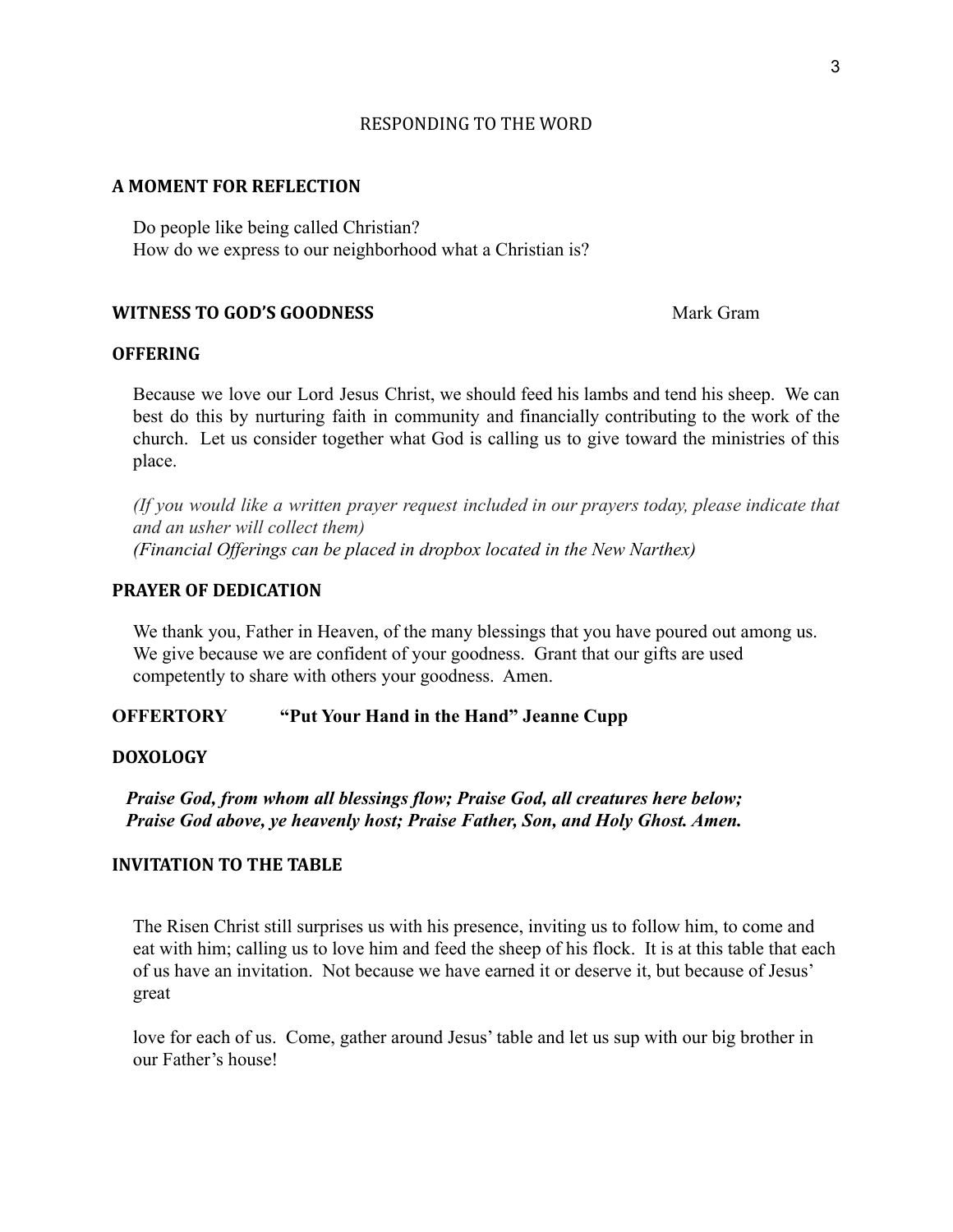#### **CELEBRATION OF 40 YEAR MEMBERS**

## **PRAYERS OF THE PEOPLE**

Rejoicing in God's promise of new creation, let us pray to the Maker of heaven and earth, saying God of new life**, hear our prayer.** We pray for the church... Give us glad hearts and full voices to sing glory and honor and blessing to you with all the saints around your throne. God of new life**, hear our prayer.** We pray for the world… Protect those who are the victims of violence, threats, and persecution. Convert oppressors to your way of peace. God of new life**, hear our prayer.** We pray for this community... Help us to feed, tend, and care for those you have entrusted to us. Let our love show your love. God of new life, **hear our prayer.** We pray for loved ones... Remember all who suffer or grieve. Turn their mourning into dancing and their sorrow into joy. God of new life, **hear our prayer.** Gracious God, keep us working and praying for the coming of your holy realm of peace, when we will share abundant life with you; through Jesus Christ, our risen Lord. Amen.

## **LORD'S PRAYER**

*Our Father, who art in heaven, hallowed be thy name, thy kingdom come, thy will be done, on earth as it is in heaven.*

*Give us this day our daily bread; and forgive us our debts as we forgive our debtors; and lead us not into temptation, but deliver us from evil.*

*For thine is the kingdom, and the power, and the glory, forever. Amen.*

#### **CALL TO CONFESSION:**

Come let us worship and bow down. Let come before our Lord, our God, our Maker. For he is our God and we are his people; the sheep of his fold. Our shepherd is kind and tenderhearted, willing to forgive and heal.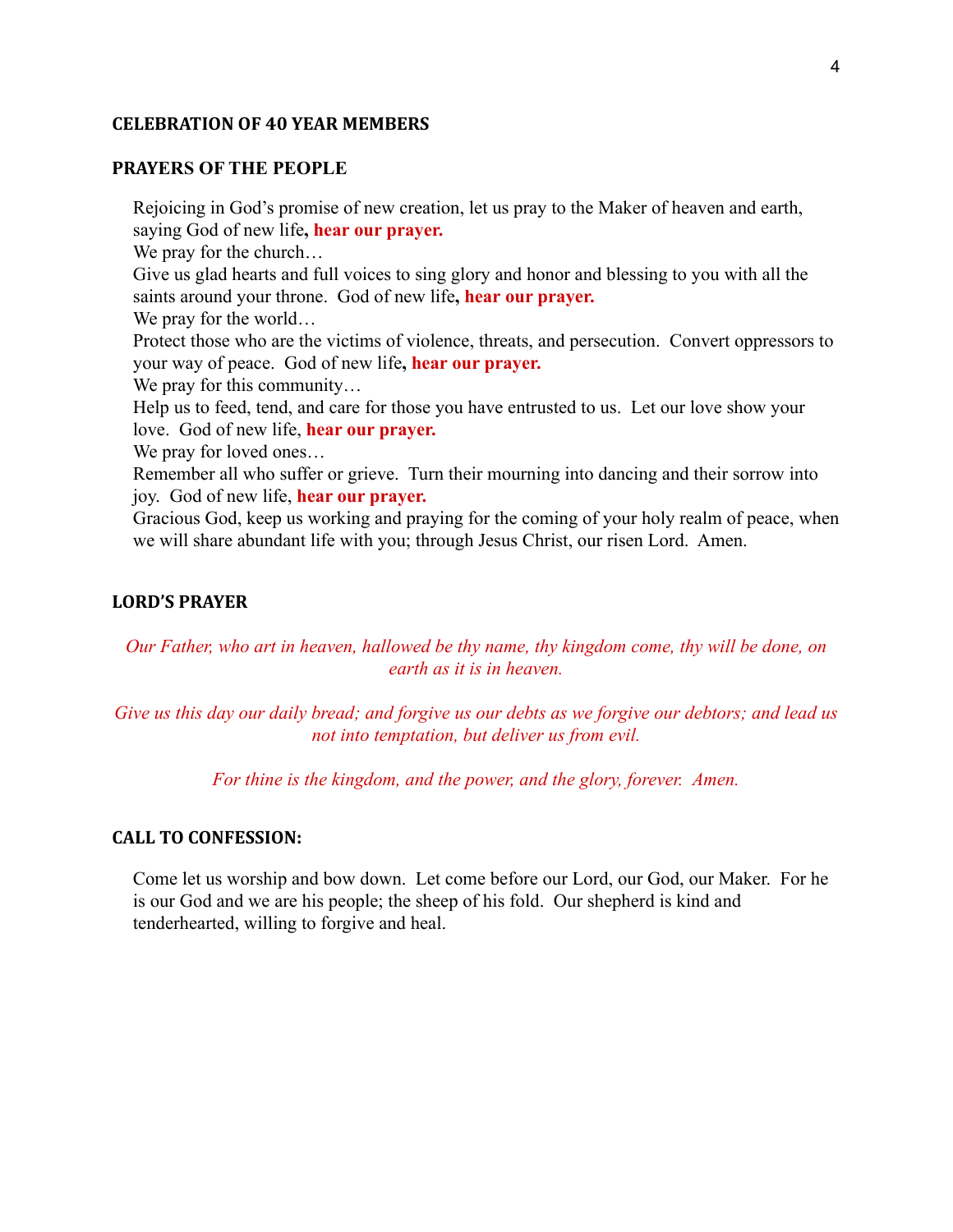#### **PRAYER OF CONFESSION** (In Unison)

**God of everlasting life, we confess that we continue in the ways of death. We fail to love and feed the sheep that you have given us to tend. We stand by while some are threatened and even participate in persecution.**

**Forgive us, God of grace. Change the part we are on, show us the light of your way, and send us forth to serve you; through Jesus Christ our Lord.**

#### **DECLARATION OF PARDON:**

Psalm 103 says:

The LORD is compassionate and gracious, slow to anger, abounding in love. He will not always accuse, nor will he harbor his anger forever; he does not treat us as our sins deserve or repay us according to our iniquities. For as high as the heavens are above the earth, so great is his love for those who fear him; as far as the east is from the west, so far has he removed our transgressions from us.

## **COMMUNION**

#### **WORDS OF INSTITUTION**

#### **Communion Prayer:**

God, who nourishes us for the journey, it is strengthening to know that as we have gathered at your table today, your people throughout the world are offering praise and thanksgiving as bread and wine are shared. May the mystery of your presence, experienced in our worship, bind us together into one worldwide community. Amen.

## BEARING THE WORD OUT INTO THE WORLD

## **HYMN "The Power of the Cross"**

### **CHARGE AND BENEDICTION**

People of God, not only in our common worship but also in our daily lives may we live in obedience to this invitation: Come to him, a living stone, though rejected by mortals yet chosen and precious in God's sight, and like living stones, let yourselves be built into a spiritual house, to be a holy priesthood, to offer spiritual sacrifices acceptable to God through Jesus Christ.

Almighty God, we thank you for having renewed your church at various times and in various ways by rekindling the fire of love for you through the work of your Holy Spirit. Rekindle your love in our hearts and renew us to fulfill the great commission that your Son committed to us so that, individually and collectively, as members of your church we may